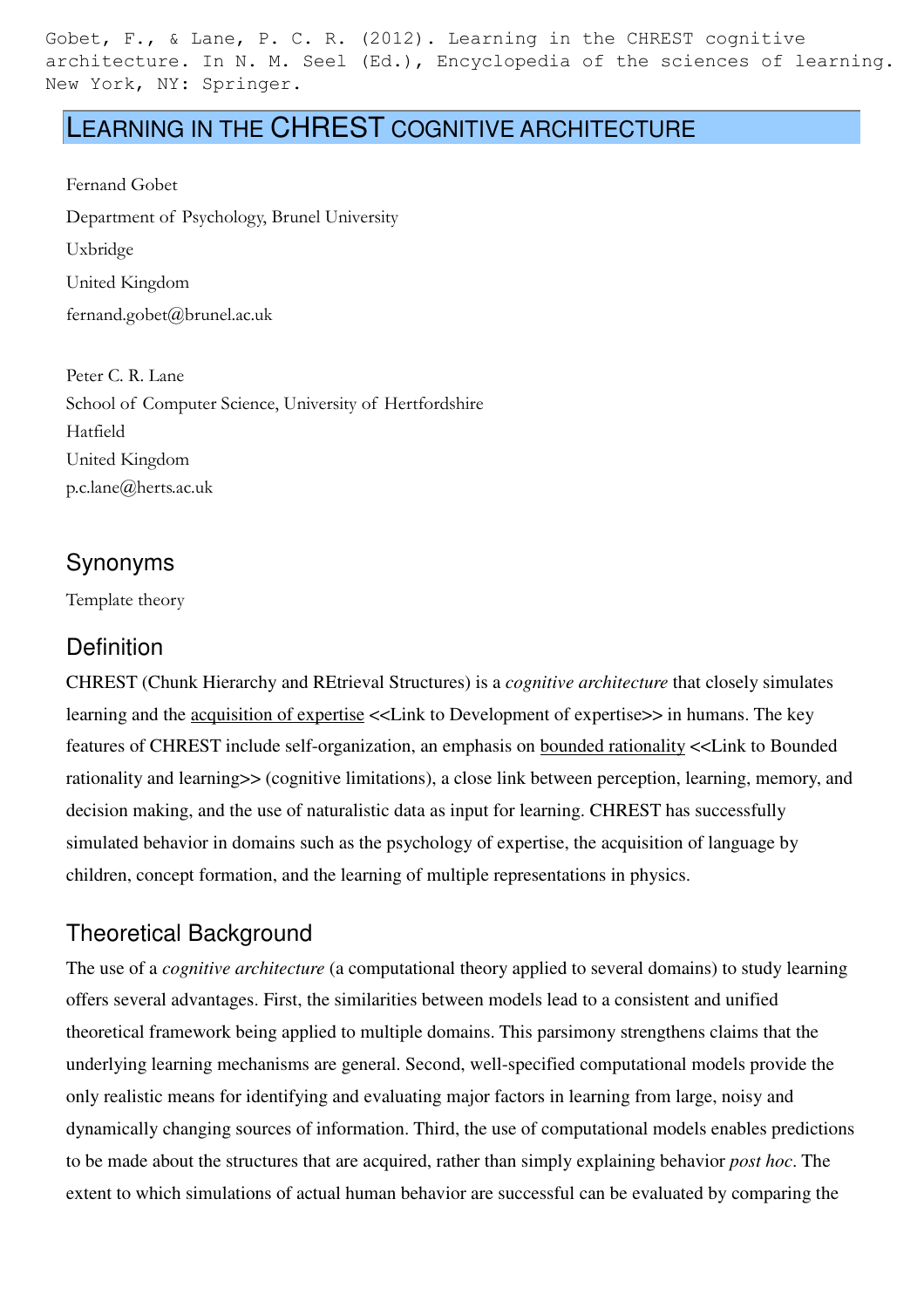behavior of the models with that of humans, using measures such as eye movements, reaction times, and types of errors.

CHREST (Gobet et al., 2001; Gobet & Lane, 2010) is a cognitive architecture that has been developed to understand the phenomenon of chunking  $\ll$  link to Chunking mechanisms and learning  $\gg$  in multiple domains and in its multiple forms: how chunks are created, stored, retrieved and used. It is an implementation of the *template theory of expertise* (Gobet & Simon, 1996) and derives from an earlier computational theory called EPAM (Elementary Perceiver and Memorizer; Feigenbaum & Simon, 1984), which was mostly applied to the understanding of *verbal learning* (i.e., learning of simple, semanticallypoor verbal material).

CHREST consists of a number of memories and of mechanisms for interacting with the external environment (see Figure 1). It postulates two main types of memory store: short-term memories (STMs), which hold information from diverse input modalities, and long-term memory (LTM), which holds information in a *chunking network*. A chunking network is a discrimination network containing nodes (*chunks)* that grows dynamically as a function of the previous states of the system and the inputs from the environment.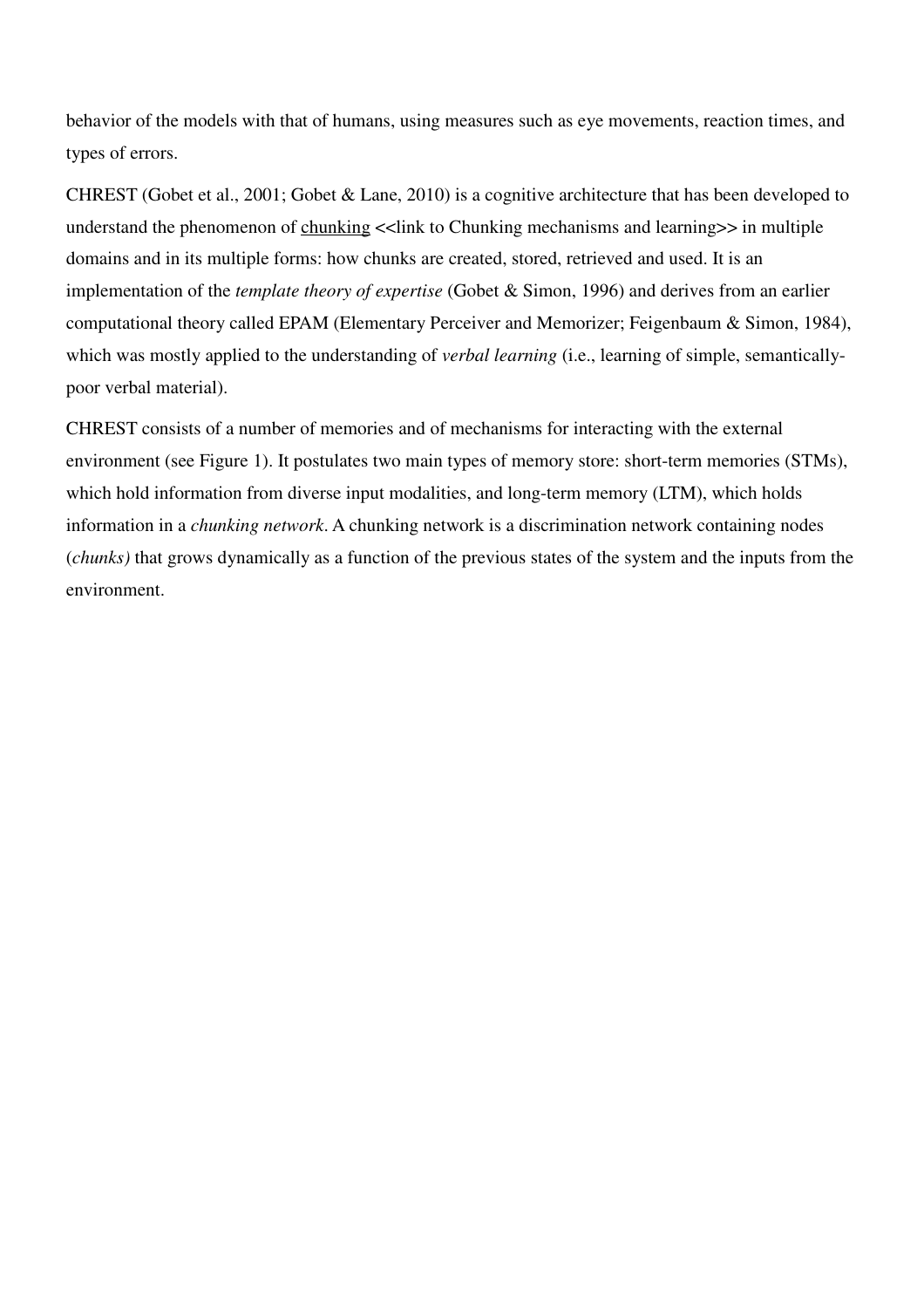

*Figure 1. Key components of the CHREST architecture*

The key learning mechanisms are the growth of the chunking network by the addition of nodes, enrichment of these nodes by supplementary information, and creation of links between nodes. A mechanism called *discrimination* creates new nodes and a process called *familiarization* adds information to existing nodes. Under suitable conditions, a mechanism called *template formation* creates schemata (templates) from existing chunks. This mechanism uses both stable information (for creating the *core* of the template) and variable information (for creating its *slots*). Templates are essential for explaining how experts can recall briefly presented positions very well, even with a presentation time as short as 1 or 2 seconds. They are also important for explaining how experts carry out planning – that is, for explaining how experts can recall briefly presented positions very well, even with a presentation<br>as short as 1 or 2 seconds. They are also important for explaining how experts carry out planning – t<br>search at a level (similarity links, production links, equivalence links, and generative links) between nodes. All these mechanisms are carried out automatically when a new scene is perceived. In simulations of the development of expertise, learning is carried out autonomously by scanning a large number of domainrepresentative stimuli (e.g., chess games played by grandmasters). In simulations of language acquisition, large corpora of child-directed speech are used. *rimination* creates new nodes and a process called *familiarization* incrementally isting nodes. Under suitable conditions, a mechanism called *template formation* plates) from existing chunks. This mechanism uses both st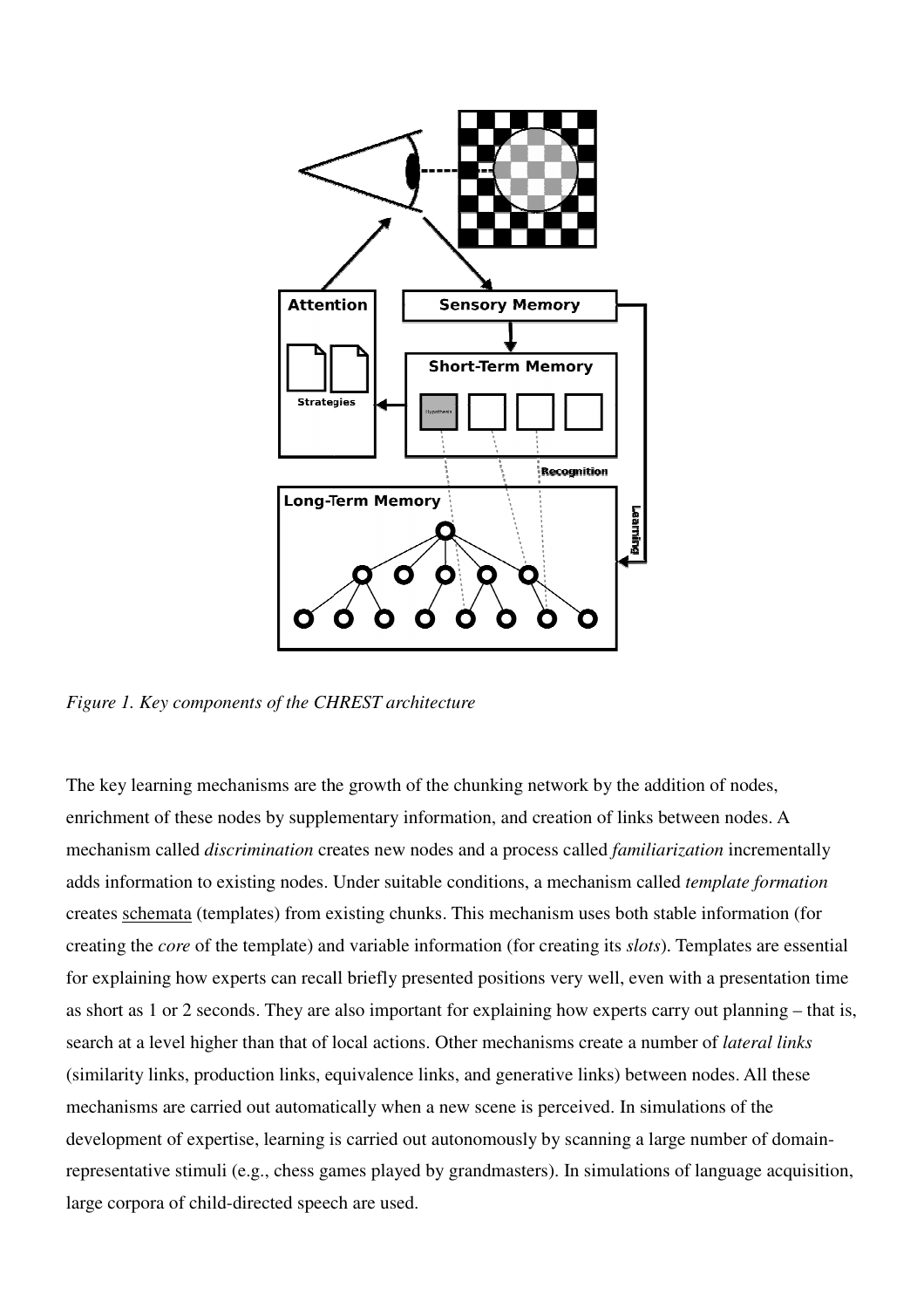With CHREST, cognition is the product of the interaction of several processes, including learning, memory retrieval, and decision-making. Knowledge directs attention and perception, and, in turn, perception directs the learning of new knowledge. As such, CHREST is in line with De Groot and Gobet's (1996) axiom that "cognition is perception." Another critical emphasis of the architecture is that human cognition is characterized by *bounded rationality*. The behavior of CHREST is constrained by several cognitive limits, such as: limited capacity of visual short-term memory (assumed to be 3 chunks), the relatively slow rate at which new elements can be learned (assumed to be 10 seconds for creating a new chunk), and the time it takes to transfer information from LTM to STM (50 milliseconds). All cognitive operations have a cost, which is measured by approximate but fixed time parameters. These parameters enable a close comparison to be carried out between human behavior and simulated behavior. While CHREST's structures and mechanisms are rather simple, it draws its explanatory power from the interaction of these mechanisms with the environment. As such, it is a complex dynamical system able to account for a wide range of behaviors.

A considerable number of simulations have been carried out with chess, the first domain of application of CHREST (Gobet et al., 2001). These include: the eye movements of chess novices and Masters when seeing a position for the first time; recall performance in numerous memory experiments where chess boards have been distorted in various ways or where the presentation mode has been manipulated (the measures include the percentage correct, the number and type of errors, and the grouping of the piece placements); and evolution of look-ahead search as a function of skill. Most of these phenomena are primarily explained by the acquisition of a large number of chunks (more than 300,000 for simulating Grandmaster level) and templates.

Phenomena in other domains of expertise have been investigated as well. Simulations with the African game of Awele indicated that CHREST can play at a fairly good level by sheer pattern recognition, while at the same time simulating several phenomena about the development of memory for Awele positions. Similarly, simulations about memory for computer programs replicated differences of recall as a function of the level of meaningfulness of the material. Finally, simulations on multiple representations in physics (basic material on electricity) focused on the acquisition of multiple diagrammatic representations and the use of these representations to solve new problems.

Beyond expertise, CHREST has been used to account for a number of phenomena in implicit learning, verbal learning, and concept formation. The presence of different perceptual modalities in the architecture and the provision for eye movements were exploited for exploring the role of expectations in cognition. Humans more readily direct attention to objects when they are placed in a likely location than in an unlikely location. With CHREST, perception is modeled as a cycle, with the eye guided by long-term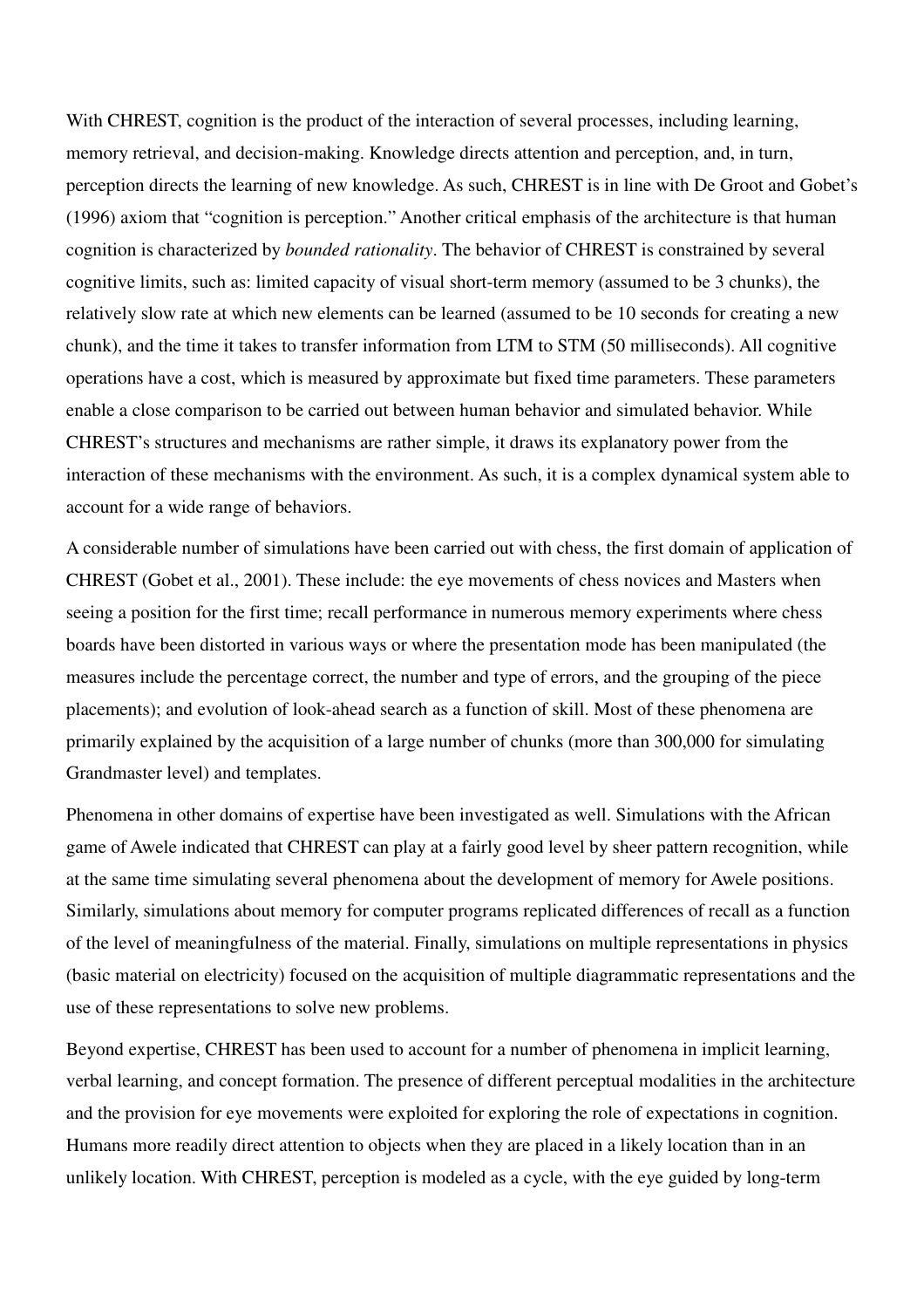memory knowledge to look at the parts of the scene where beneficial information is expected to be present. To explore the role of expectations in cognition, CHREST encoded information both in the visual and verbal modalities. The interaction between the two sources of information produced various measurable effects, such as the result that prior expectations improve speed and accuracy of recognition with partially obscured stimuli.

Most of the applications discussed so far dealt primarily with visual information. Two other strands of research on how children acquire their first language have investigated linguistic information. In the CHREST framework, first language acquisition can be seen as a kind of expertise, where children master their native language through the implicit acquisition of a great number of chunks. Simulations of the acquisition of vocabulary (Jones, Gobet, & Pine, 2007) focused on the mechanisms whereby information in short-term memory interacts with information in long-term memory – a topic that had been surprisingly neglected in the literature. CHREST provides a natural mechanism for this: the creation and use of chunks. Simulations of the non-word repetition task obtained an excellent fit with the human data, non only with normally-developing children but also with children with specific language impairment (SLI).

Another variant of CHREST, known as MOSAIC (Model of Syntax Acquisition in Children), has focused on the acquisition of syntactic categories, and more specifically the "optional infinitive" phenomenon. The optional infinitive phenomenon concerns typical errors made by children between 2 and 3 years of age in their use of finite verb forms (for example, *goes*, *went*) and non-finite verb forms (for example, *go*, *going*). For example, a child would say "her do it" instead of "she does it." In this example, not only is the verb misused, but also the pronoun. MOSAIC has successfully simulated several aspects of the optional infinitive phenomenon (Freudenthal et al., 2007), not only in English but also in Dutch, German, French, Spanish, and Q'anjobalan (a Mayan language). The success of the simulations can be explained by the three factors that interact in interesting ways: the model carries out rote learning; it creates and uses generative links; and it captures the statistical structure of the input. Together, four features make MOSAIC unique in our understanding of language development. First, the input given to the model is naturalistic (utterances spoken by parents interacting with their children in a play setting). Second, MOSAIC provides detailed simulations of the pattern of errors and their developmental trend. Third, the same model is used for simulating different phenomena (i.e., it is not the case that different phenomena are simulated by different models). Finally, simulations have been made in several languages with the same model – the maternal input used for training was the only thing that changed.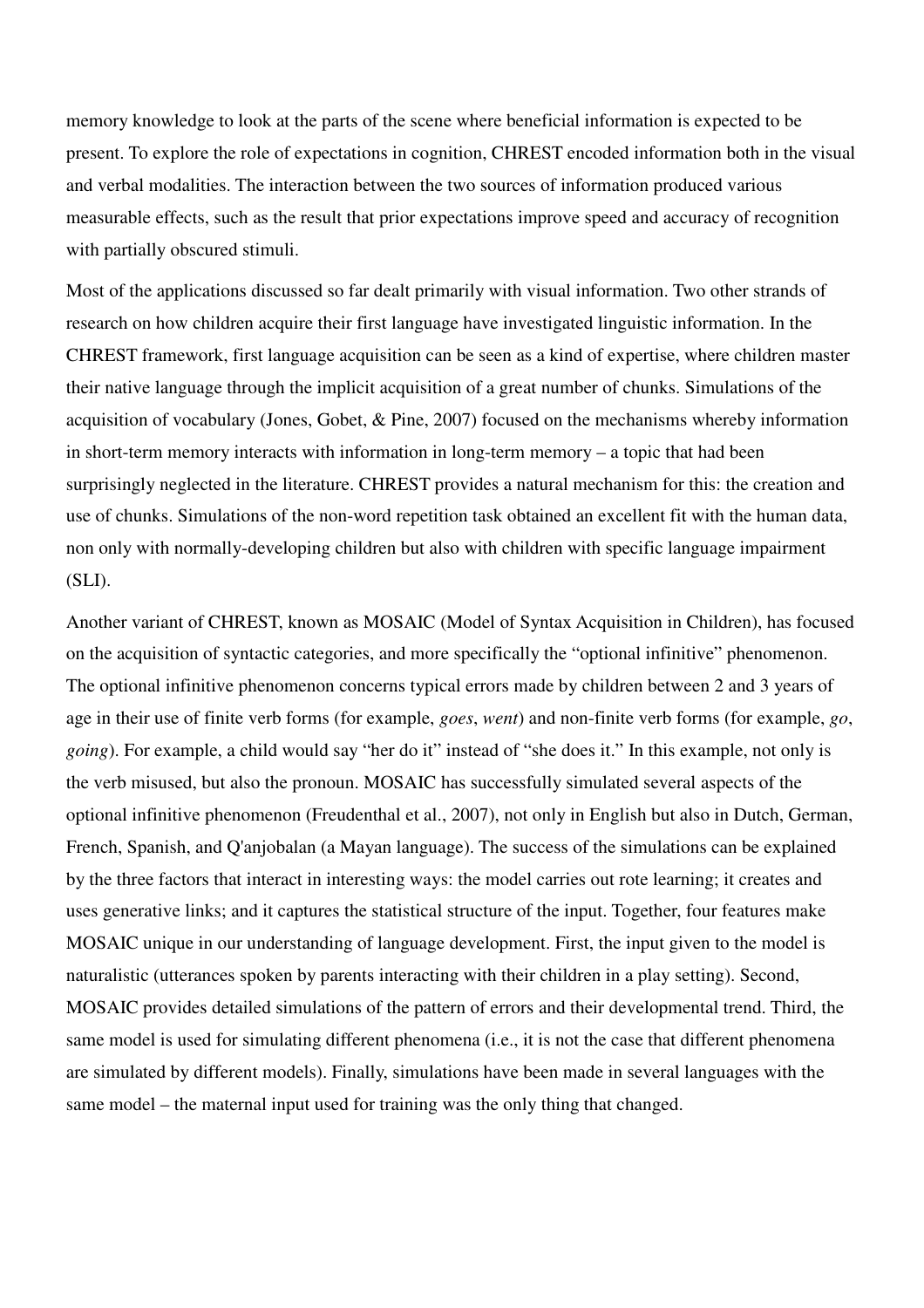# Important Scientific Research and Open Questions

CHREST, a symbolic system integrating perception with learning, captures many characteristics of highlevel processing in human cognition while also accounting for lower-level aspects such as the details of eye fixations. The two-way interaction between perception and cognition was paramount in accounting for empirical phenomena, just like the incremental learning carried out by the chunking networks. Another important aspect of this modeling approach concerns the strong constraints inherent to the architecture, such as slow learning times or the limited capacity of the short-term memories. In this respect, the research with CHREST takes bounded rationality very seriously indeed.

A number of issues are still unanswered with the CHREST research. The role of strategies has sometimes been investigated within this framework, but we still know little about how they mesh with perceptual chunking. Although progress has been made in the last years about the neurobiological substrate of chunking, there are still many unknowns. In addition, the mapping between CHREST's components and brain areas still remains to be done. More generally, it is unknown whether aspects of CHREST – in particular the chunking mechanisms – could be extended to non-human primates and other animals. Another intriguing avenue for research that has remained untouched is the possibility of linking CHREST with a mobile robot. How would the presence of sensors and effectors affect what is being learned by CHREST? Finally, to what extent can a theory based on chunking mechanisms lay any claims towards being a successful unified theory of cognition?

# Cross-References

- $\rightarrow$  Bounded rationality and learning
- $\rightarrow$  Schema
- $\rightarrow$  Decision making and learning
- $\rightarrow$  Chunking mechanisms and learning
- $\rightarrow$  Development of expertise

# References

Feigenbaum, E. A., & Simon, H. A. (1984). EPAM-like models of recognition and learning. Cognitive Science, 8, 305–336.

Freudenthal, D., Pine, J. M., Aguado-Orea, J., & Gobet, F. (2007). Modelling the developmental patterning of finiteness marking in English, Dutch, German and Spanish using MOSAIC. Cognitive Science, 31, 311–341.

Gobet, F., & Lane, P. C. R. (2010). The CHREST architecture of cognition: The role of perception in general intelligence. In Baum, E., Hutter, M., & Kitzelmann, E. (Eds), Proceedings of the Third Conference on Artificial General Intelligence (pp. 7-12). Amsterdam: Atlantis Press.

Gobet, F., Lane, P. C. R., Croker, S. J., Cheng, P. C.-H., Jones, G., Oliver, I., & Pine, J. M. (2001). Chunking mechanisms in human learning. Trends in Cognitive Sciences, 5, 236–243.